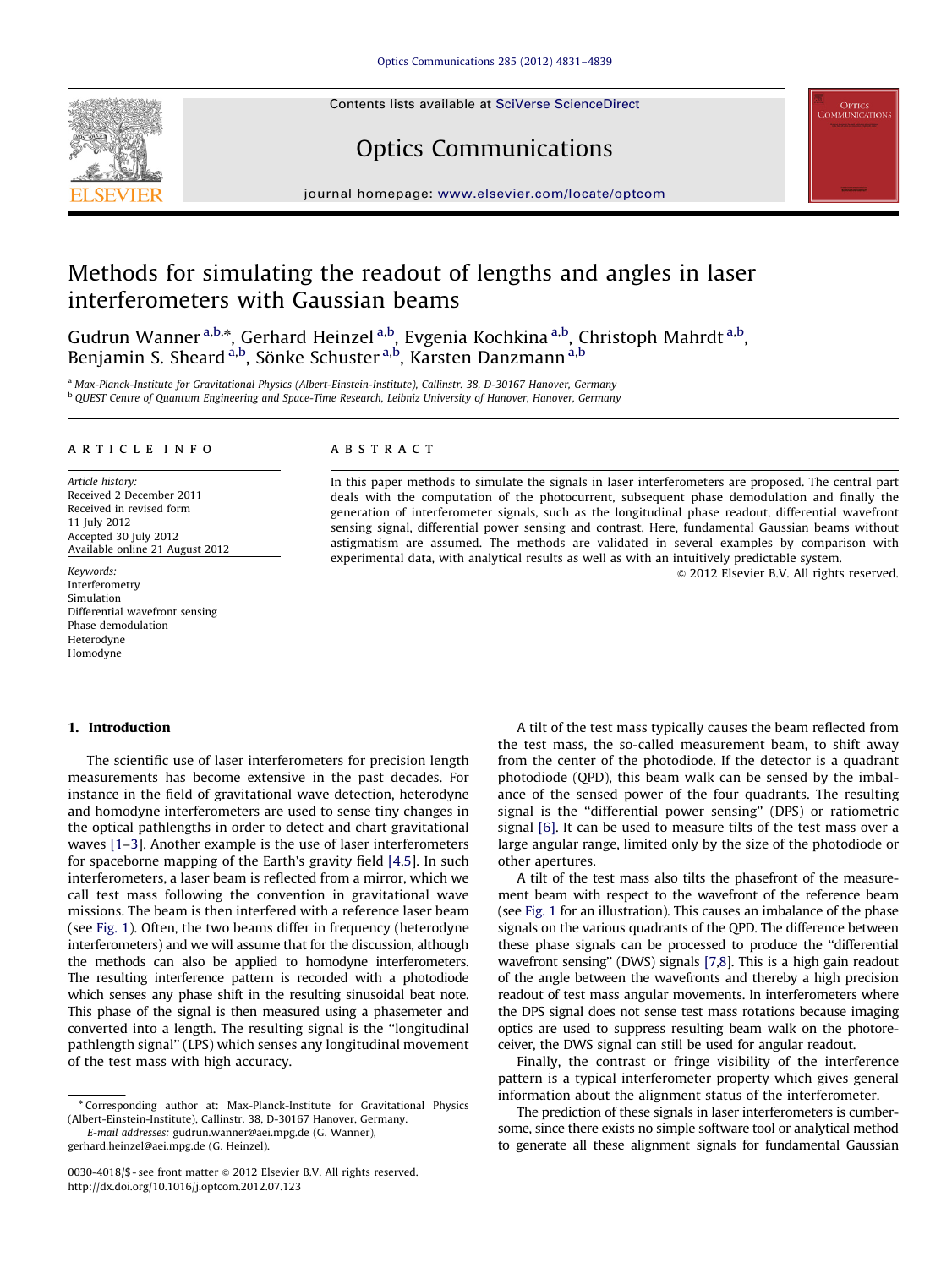<span id="page-1-0"></span>

Fig. 1. Typical interferometer with test mass (top mirror) and post-processing of the photocurrent using phasemeter and computer (left graph). The right hand side figure sketches how a test mass tilt causes a DWS signal: the measurement beam wavefront is ahead of the reference wavefront on quadrants C and D but lags behind the reference wavefront on quadrants A and B. This effect causes unequal phase signals on those quadrants and thereby a DWS signal.

beam input. Methods for tracing beams through optical systems are known for decades and also methods for phase demodulation from a photocurrent have been previously discussed in detail (for instance in [\[9–14](#page-8-0)]). We present now how all these methods can be combined to predict interferometric readout signals like those introduced above, starting from the point of beam definition, tracing through arbitrary three dimensional optical systems to generation of a virtual photocurrent and the subsequent phase demodulation.

In this paper, we describe the basic methods needed for typical laser interferometers. That means in particular, that the following assumptions are made: Laser beams are circular (i.e. non-astigmatic) fundamental Gaussian beams (i.e. in TEM00 mode). Nonpolarizing interferometers are used and all defined surfaces are either flat or spherical and have no structure or defects. Generalization of the methods to, for instance, higher order beam modes (for example needed if a laser beam is clipped by an aperture) or treatment of astigmatism in three dimensions (including nonnormal incidence at curved surfaces) is work in progress and will be described in separate papers.

Outline. In Section 2 the main methods are presented, which describe the computation of longitudinal and alignment signals. In [Section 3](#page-4-0) several examples are given, comparing the numerical method from Section 2 with experimental data [\(Section 3.1\)](#page-4-0) and analytical solutions ([Sections 3.2 and 3.3\)](#page-5-0). Since an analytical prediction of the LPS in the general case is currently not possible, one intuitively predictable example is given in [Section 3.4](#page-7-0).

# 2. Interferometer signal prediction

# 2.1. Beam impact on detector and resulting photocurrent

In this paper, methods for simulating two beam interferometers are described. It is thus assumed, that after the ray tracing part is completed, there are two beams impinging on a detector: a measurement beam  $B_M$  and a reference beam  $B_R$ . These beams interfere and cause a time varying photocurrent  $J(t)$  which is proportional to the sensed beam power  $P_S$  on the detector surface S [\[15,16\]](#page-8-0):

$$
J = \frac{\eta e}{\hbar \omega} P_S(t) = \rho P_S(t)
$$
\n(1)

$$
P_S(t) = \int dSI(t) = \frac{1}{2Z} \int dS |E_R(t) + E_M(t)|^2
$$
 (2)

where  $\rho$  is the photodiode responsivity,  $\eta$  the quantum efficiency, Z the impedance of the medium, and I is the local intensity. Neither the photodiode responsivity  $\rho$  nor the impedance Z of the medium are needed for the phase demodulation and signal computation. These factors are given only for completeness. It is however possible to set  $\rho = 2Z = 1$  in a numerical computation.

In order to simulate this photocurrent – or effectively the power sensed by the photodiode – the electric fields  $E_R$  and  $E_M$ need to be computed. If  $(x_b, y_b, z_b)$  is a point described in the beamfixed coordinate system, the electric field of a Gaussian beam segment in fundamental mode propagating in z-direction can be written as [\[17,18\]](#page-8-0)

$$
E(r_b, z_b, t) = E_0 \frac{w_0}{w(z_b)} \exp\left(\frac{-r_b^2}{w(z_b)^2}\right) \exp\left(\frac{-ikr_b^2}{2R(z_b)} + i\eta(z_b) - ikz\right) \exp(i\omega t)
$$
\n(3)

with

$$
r_b = \sqrt{x_b^2 + y_b^2},\tag{4}
$$

wavenumber  $k = 2\pi/\lambda$ , angular laser frequency  $\omega$ , radius of curvature  $R(z_b)$ , Gouy phase  $\eta(z_b)$  and the spot size  $w(z_b)$  defined from the Rayleigh range  $z_0$  and the distance  $z_b$  of the current position from the beam waist by

$$
\frac{1}{R(z_b)} = \frac{z_b}{z_b^2 + z_0^2}, \quad \frac{1}{w(z_b)^2} = \frac{1}{w_0^2} \frac{z_0^2}{z_b^2 + z_0^2}.
$$
 (5)

It is convenient to replace the constant  $E_0 = E(r_b = 0, z_b = 0)$  by the total beam power P:

$$
P = \frac{1}{2Z} 2\pi \int_0^\infty dr_b r_b ||E(r_b, z_b)||^2 = \frac{1}{2Z} \frac{\pi w_0^2 E_0}{2}
$$
(6)

$$
\leftrightarrow E_0 = \sqrt{2Z} \sqrt{\frac{2P}{\pi w_0^2}}
$$
 (7)

The phase contribution  $ikz$  in Eq. (3) is given with respect to the local waist position. We replace this phase by iks where s is the optical pathlength propagated from a suitable reference point. This is necessary in order to compare situations when the waist position moves (for instance by shifting curved optics). This argumentation is equally valid for the Gouy phase, which needs to be accumulated in order to avoid unphysical phase jumps at curved surfaces (cf. Fig. 2). The electric field equation thus reads

$$
E(r_b, z_b, t) = \sqrt{2Z} \sqrt{\frac{2P}{\pi w(z_b)^2}} \exp\left(\frac{-r_b^2}{w(z_b)^2}\right) \exp\left(\frac{-ikr_b^2}{2R(z_b)} + i\eta_{ac} - iks\right) \exp(i\omega t),\tag{8}
$$

$$
E(r_b, z_b, t) = E(r_b, z_b) \exp(i\omega t). \tag{9}
$$

For the integration over the detector surface, it is convenient to describe the electric field in the detector coordinate frame. For the



Fig. 2. Accumulation of the Gouy phase during propagation and refraction.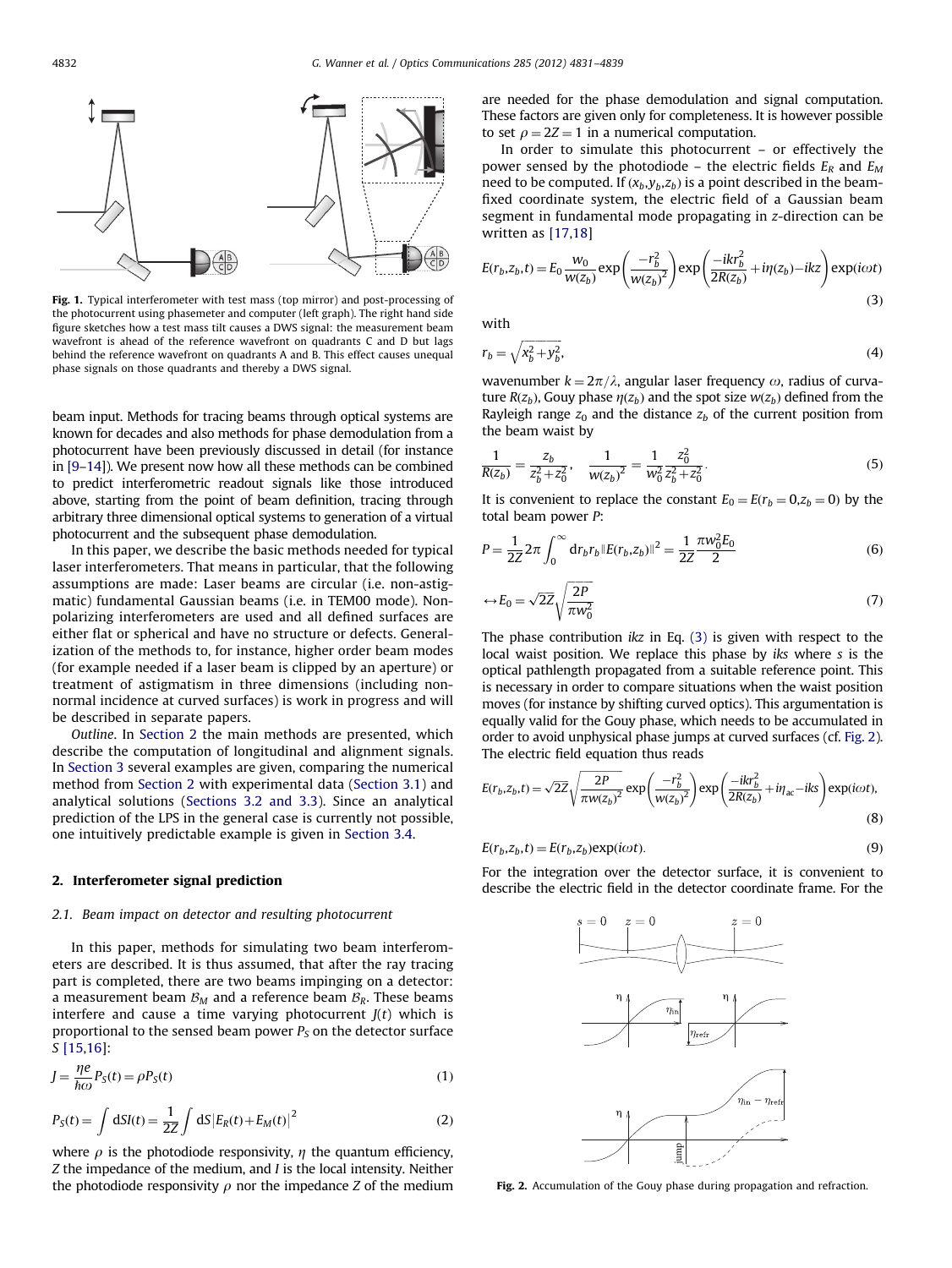

Fig. 3. Coordinate transformation in the electric field, when a beam impinges on a photodetector. Here,  $\mathbf{r}_p$  is an arbitrary point on the detector surface,  $\mathbf{r}_{is}$  is the intersection point between beam and detector and d is the direction of propagation of the beam.

corresponding coordinate transformation we need the intersection point  $\mathbf{r}_{i}$  of ray and detector surface and consider the electric field at a point  $\mathbf{r}_p$  on the detector. Both  $\mathbf{r}_p$  and  $\mathbf{r}_s$  are on the detector, such that they are two dimensional with origin at the detector center.

In the beam-fixed coordinate system the direction of propagation d forms an orthonormal basis with two normal vectors, called "horizontal"  $\mathbf{n}_h$  and "vertical"  $\mathbf{n}_v$ . Since all beams are assumed here to be circular,  $\mathbf{n}_h$  and  $\mathbf{n}_v$  are not uniquely defined but can be chosen as convenient. The coordinate transformation for the electric field of Eq. (3) is then given by

$$
x_b(\mathbf{r}_p) = (\mathbf{r}_p - \mathbf{r}_{\text{is}})\mathbf{n}_h,\tag{10}
$$

$$
y_b(\mathbf{r}_p) = (\mathbf{r}_p - \mathbf{r}_{\text{is}}) \mathbf{n}_v,\tag{11}
$$

$$
z_b(\mathbf{r}_p) = (\mathbf{r}_p - \mathbf{r}_{\text{is}}) \mathbf{d} + z_b(\mathbf{r}_{\text{is}})
$$
\n(12)

as illustrated in Fig. 3. The optical pathlength s accumulated in the optical system during the ray tracing procedure is valid for the intersection point  $\mathbf{r}_{i}$  and the intersection plane spanned by  $\mathbf{n}_{v}$  and  $n<sub>h</sub>$ . In case of non-normal incidence the additional pathlength  $(\mathbf{r}_p - \mathbf{r}_\text{is})\mathbf{d}$  for all points  $\mathbf{r}_p$  on the detector surface needs to be accounted for by substituting:

$$
s(\mathbf{r}_p) = s(\mathbf{r}_{\rm is}) + (\mathbf{r}_p - \mathbf{r}_{\rm is})\mathbf{d}.\tag{13}
$$

The electric field is thus fully defined in beam-fixed coordinates for each beam and for any point  $\mathbf{r}_p$  on the detector surface. Therefore, if two beams impinge on a detector, the beam power sensed by the detector can be computed by a simple integral over the detector surface (cf. Eq. (2)). In general, the integrals can only be evaluated numerically. In that case an adaptive integration package like DCUHRE [\[19\]](#page-8-0) can be used. Since DCUHRE is designed for integrations over rectangular grids, circular photodiodes can be implemented either by nested one dimensional integrals or by specifying a circular filter function  $F$ , which is multiplied to the intensity  $I$  in Eq. (2):

$$
I_{\text{circular}} = IF, \quad F = 1 - \Theta(r_b - r_c), \tag{14}
$$

where  $\Theta(r_b)$  is the Heaviside step function, and  $r_c$  is the radius of the photoactive area. It can be useful to use a differentiable approximation of the Heaviside step function. One option for such an approximation is

$$
F = 0.5 \left[ 1 - \text{erf}\left(\frac{r_c - r_b}{W}\right) \right].\tag{15}
$$

Here, W is a constant which can be adapted to the current problem in order to reduce the numerical integration time. For instance  $W = 0.001r_c$  can be chosen.

After the integration (Eq. (2)) is performed, the power sensed by the detector or equivalently the resulting photocurrent is known.

# 2.2. Homodyne and heterodyne interferometry

Eq. (3) can be rewritten using a phase  $\Phi$  and an amplitude A:  $E(r_b, z_b, t) = A(r_b, z_b) \exp(i\omega t - i\Phi(r_b, z_b)),$ (16)

with

$$
A(r_b, z_b) = \sqrt{2Z} \sqrt{\frac{2P}{\pi w(z_b)^2}} \exp\left(\frac{-r_b^2}{w(z_b)^2}\right),
$$
 (17)

$$
\Phi(r_b, z_b) = \frac{k r_b^2}{2R(z_b)} - \eta(z_b) + k s. \tag{18}
$$

For clarity, the dependence of the beam coordinates  $r_b$  and  $z_b$  will be omitted in the subsequent equations. The local laser intensity resulting from the interference of two such laser beams is then

$$
I = \frac{1}{2Z} \left| A_R \exp(i\omega_R t - i\Phi_R) + A_M \exp(i\omega_M t - i\Phi_M) \right|^2 \tag{19}
$$

$$
=\frac{1}{2Z}(A_R^2+A_M^2)\left[1+\frac{2A_MA_R}{A_M^2+A_R^2}\cos(\Delta\omega t-\Delta\Phi)\right]
$$
(20)

$$
= \bar{I}[1 + c_I \cos(\Delta \omega t - \Delta \Phi)], \qquad (21)
$$

where  $\overline{I}$  is the time averaged local intensity and  $c_I$  the local contrast (fringe visibility). The phase difference  $\Delta\Phi$  contains the pathlength difference between the two beams. The power sensed by the active surface S of a detector is then given by

$$
P_S = \int dS I,\tag{22}
$$

which has the general form

$$
P_S = \overline{P}[1 + c \cos(\Delta \omega t - \phi)].
$$
\n(23)

This follows from the addition theorems of trigonometric functions or the fact that the superposition of general sinusoids with equal frequency is again a sinusoid of the same frequency:  $\sum_{n} A_n \sin(\omega t + \phi_n) = A \sin(\omega t + \phi).$ 

# 2.3. Phase demodulation

With the procedures of the previous section, a virtual photocurrent can be computed. It corresponds to one certain but yet unknown combination of  $\overline{P}, c, \phi$  in Eq. (22). Our next aim is to determine  $\overline{P}, c, \phi$  from a given sensed power  $P_S$  or equivalently a given photocurrent J. This virtual photocurrent can be processed with the same methods as a real photocurrent in an experiment. We describe here the methods of phase demodulation performed with the phasemeters in the LISA Pathfinder experiment [\[6\].](#page-8-0) These methods are based upon a few simple integrals over the sensed power  $P<sub>S</sub>$  in a heterodyne interferometer ( $\Delta\omega\neq0$ ). The first integral is a plain averaging of the power over one period, which results in the mean power  $\overline{P}$ :

$$
\frac{1}{2\pi} \int_0^{2\pi} d(\Delta \omega t) P_S = \overline{P} \frac{1}{2\pi} \int_0^{2\pi} d(\Delta \omega t) [1 + c \cos(\Delta \omega t - \phi)] = \overline{P}.
$$
 (24)

Additionally, the following two integrals are needed:

$$
C^{Q} := \frac{1}{\pi} \int_{0}^{2\pi} d(\Delta \omega t) P_{S} \cos(\Delta \omega t), \qquad (25)
$$

$$
C' := \frac{1}{\pi} \int_0^{2\pi} d(\Delta \omega t) P_S \sin(\Delta \omega t).
$$
 (26)

If  $P_S$  has the form given in Eq. (23),  $C<sup>I</sup>$  and  $C<sup>Q</sup>$  evaluate to  $C^{Q} = \overline{P}c \cos(\phi),$  (27)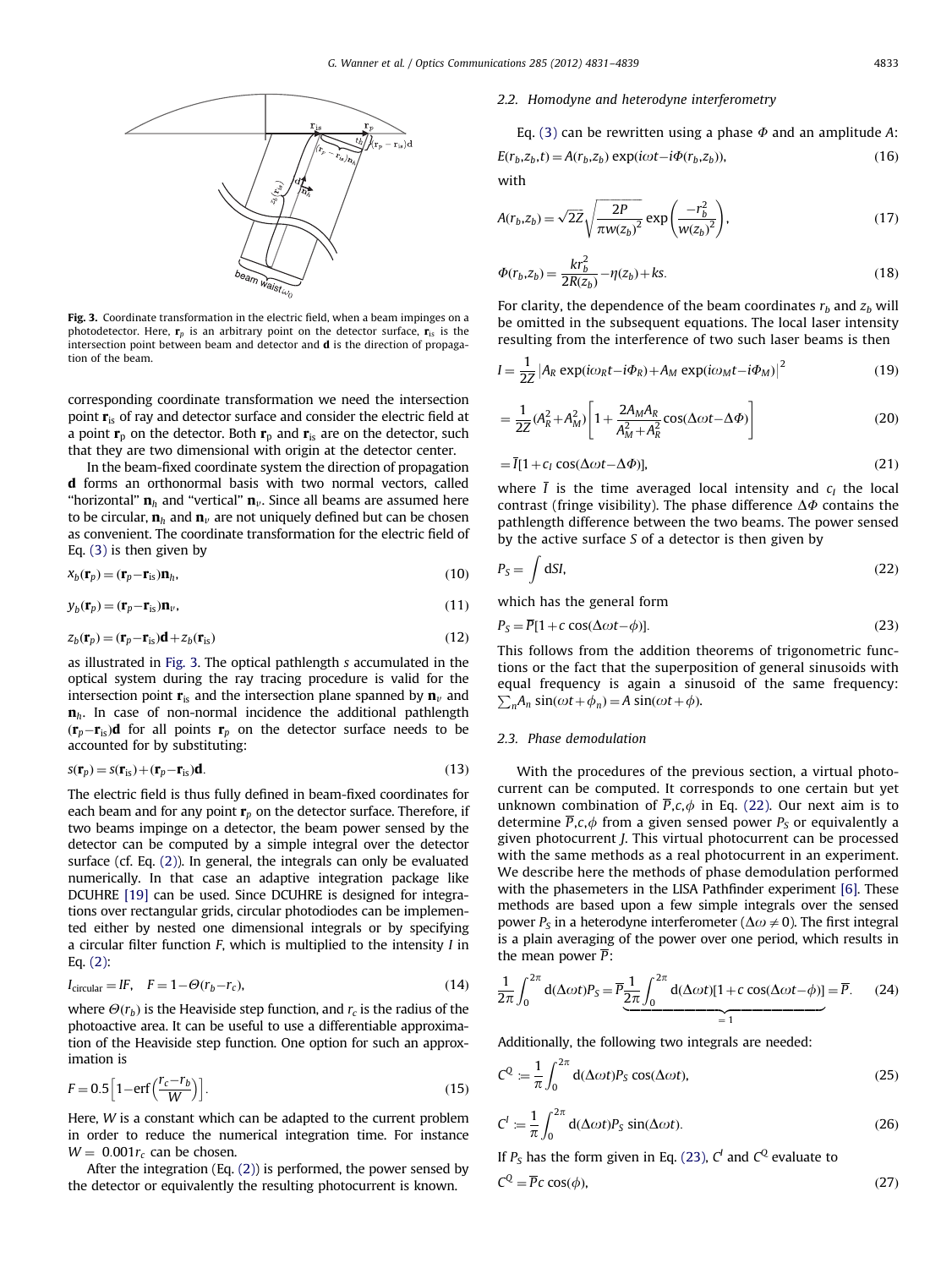$$
C^l = \overline{P}c\sin(\phi). \tag{28}
$$

The values  $C<sup>I</sup>$  and  $C<sup>Q</sup>$  define the complex amplitude C:

 $C \coloneqq C^Q + iC^I$ . ,  $(29)$ 

which has according to Eqs. (27) and (28) the following value:

 $C = \overline{P}c \exp(i\phi)$ . (30)

The contrast c and phase  $\phi$  are thus extracted from the integrals (25) and (26) using

$$
c = \frac{\sqrt{(C^Q)^2 + (C^I)^2}}{\overline{P}} = \frac{|C|}{\overline{P}},
$$
\n(31)

$$
\phi = \arctan\left(\frac{C^l}{C^Q}\right) = \arg(C). \tag{32}
$$

This method uses integration over continuous data. In order to simulate the experimental sampling procedure, the given equations need to be discretized. This can be performed using the N-bucket algorithm (for instance [\[9–14\]](#page-8-0)). Here, instead of a frequency shift  $\Delta\omega$  a phase shift  $2\pi n/N$  is introduced in one of the two impinging beams, and Eq. (22) is evaluated N times:

$$
P_S^n = \frac{1}{2Z} \int dS \left\| E_R(r_b, z_b) + E_M(r_b, z_b) \exp\left(i\frac{2\pi n}{N}\right) \right\|^2, \quad n = 0, \dots, N-1,
$$
\n(33)

where any number of  $N \geq 3$  [\[14\]](#page-8-0) can be chosen. Since the virtual photocurrent is typically free of noise, there is no need to choose a large N and we usually use  $N=5$  to allow consistency checks. The N-bucket algorithm can be used in heterodyne as well as in homodyne interferometers. For heterodyne interferometers, the time dependent photocurrent would be sampled at specific times:

$$
t(n) = \frac{2\pi n}{N\omega_{\text{het}}}.\tag{34}
$$

However, in homodyne interferometers where  $\Delta\omega$  is zero, the additional phase shift of  $2\pi n/N$  has to be introduced explicitly in the experiment.

The mean power on the surface  $S$  is now computed by

$$
\overline{P}_S = \frac{1}{N} \sum_{n=0}^{N-1} P_S^n.
$$
\n(24a)

The equivalents to Eqs. (25) and (26) are

$$
C_S^Q := \frac{2}{N} \sum_{n=0}^{N-1} P_S^n \cos\left(\frac{2\pi n}{N}\right) = \overline{P}_S c_S \cos(\phi_S),\tag{25a}
$$

$$
C_S^I := \frac{2}{N} \sum_{n=0}^{N-1} P_S^n \sin\left(\frac{2\pi n}{N}\right) = \overline{P}_S c_S \sin(\phi_S)
$$
 (26a)

and Eqs. (29)–(31), that is the contrast  $c_s$  and phase  $\phi_s$  sensed by a detector with surface S, now becomes

$$
C_S \coloneqq C_S^Q + iC_S^I = \overline{P}_S c_S \exp(i \phi_S),\tag{30a}
$$

$$
c_{S} = \frac{\sqrt{(C_{S}^{Q})^{2} + (C_{S}^{I})^{2}}}{\overline{P}_{S}} = \frac{|C_{S}|}{\overline{P}_{S}},
$$
\n(31a)

$$
\phi_S = \arctan\left(\frac{C_S^I}{C_S^Q}\right) = \arg(C_S). \tag{32a}
$$

The consistency and accuracy can be checked by testing whether

$$
P_S^n = \overline{P}_S \left[ 1 + c_S \cos \left( \frac{2\pi n}{N} - \phi_S \right) \right].
$$
 (35)

From the results (mean power  $\overline{P}_S$ , contrast  $c_S$ , and phase signal  $\phi_S$ ) the most important one usually is the phase signal which can be converted to a length by

$$
LPS = \phi_S/k \tag{36}
$$

defining the longitudinal pathlength signal ''LPS''. This signal is the best estimate available in the experiment for the optical pathlength difference between the two interferometer arms  $(s_M - s_R)$  but it is also influenced by the wavefront curvature and Gouy phase (Eq. (18)) and detector shape (Eq. (33)).

An alternative way to find the mean power  $\overline{P}$ , contrast c and phase  $\phi$  is computing the subsequent three integrals:

$$
\overline{P} = \frac{1}{2Z} \int dS (\|E_M(r_b, z_b)\|^2 + |E_R(r_b, z_b)\|^2), \tag{37}
$$

$$
C^{Q} = \frac{1}{2Z} \int dS 2 \Re[E_{M}(r_{b}, z_{b}) E_{R}^{*}(r_{b}, z_{b})],
$$
\n(38)

$$
C^{I} = \frac{1}{2Z} \int dS \, 2 \Im[E_{M}(r_{b}, z_{b}) E_{R}^{*}(r_{b}, z_{b})]
$$
\n(39)

and using Eqs.  $(31)$  and  $(32)$  to compute the contrast c and phase  $\phi$ . This method requires comparable numerical effort but lacks the possibility of consistency checking.

# 2.4. Separation of macroscopic and microscopic phase

The pathlength  $s(\mathbf{r}_{is})$  accumulated during the beam propagation through the setup (Eq. (13)) is typically in the range of millimeters to meters. We therefore call  $ks(r_{is})$  the macroscopic phase. All remaining contributors to the phase  $\Phi$  in Eq. (18) are usually in the order of picometer to micrometer (depending on the setup) and are therefore referred to as microscopic phase. In order to avoid numerical precision problems, it is necessary to separate the macroscopic and microscopic phases. This can be performed by omitting  $s(\mathbf{r}_{is})$  from the electrical field in Eq. (8), such that only the additional pathlength originating from a tilt of the beam relative to the detector surface is accounted for

$$
s(\mathbf{r}_p) = (\mathbf{r}_p - \mathbf{r}_{\text{is}}) \cdot \mathbf{d}.\tag{13a}
$$

This is compensated by adding  $s(r_{is})$  to the computed longitudinal pathlength signal by

$$
LPS = s(\mathbf{r}_{\rm is}) + \phi_{\rm S}/k. \tag{36a}
$$

This method is valid because the macroscopic phase ks is constant over the detector surface S, due to the coordinate transformation performed in Eq. (13).

# 2.5. Alignment signals for quadrant photodiodes

For a quadrant photodiode (QPD), the surface S corresponds to any of the four quadrants. Therefore, four sets of signals (mean power  $\overline{P}$ , contrast c and phase signal  $\phi$ ) are generally available for quadrant detectors. By combining these signals, a larger variety of signals can be defined. First, the power sensed by the various quadrants can be compared, which results in a measure of the beam centroid position. The resulting signals are called horizontal and vertical differential power sensing signal (DPS signal) throughout this paper:

$$
DPS_h := \frac{\overline{P}_l - \overline{P}_r}{\overline{P}_l + \overline{P}_r} = \frac{\overline{P}_A + \overline{P}_C - \overline{P}_B - \overline{P}_D}{\overline{P}_A + \overline{P}_B + \overline{P}_C + \overline{P}_D},\tag{40}
$$

$$
DPS_{\nu} := \frac{\overline{P}_t - \overline{P}_b}{\overline{P}_t + \overline{P}_b} = \frac{\overline{P}_A + \overline{P}_B - \overline{P}_C - \overline{P}_D}{\overline{P}_A + \overline{P}_B + \overline{P}_C + \overline{P}_D},
$$
\n(41)

where the indices  $\{l,r,t,b\}$  label the  $\{left$ left, right, top and bottom $\}$  halves of the quadrant diode, while  $\{A, B, C, D\}$  label the quadrants according to [Fig. 4.](#page-4-0) These signals are a measure of the beam centroid position on the QPD.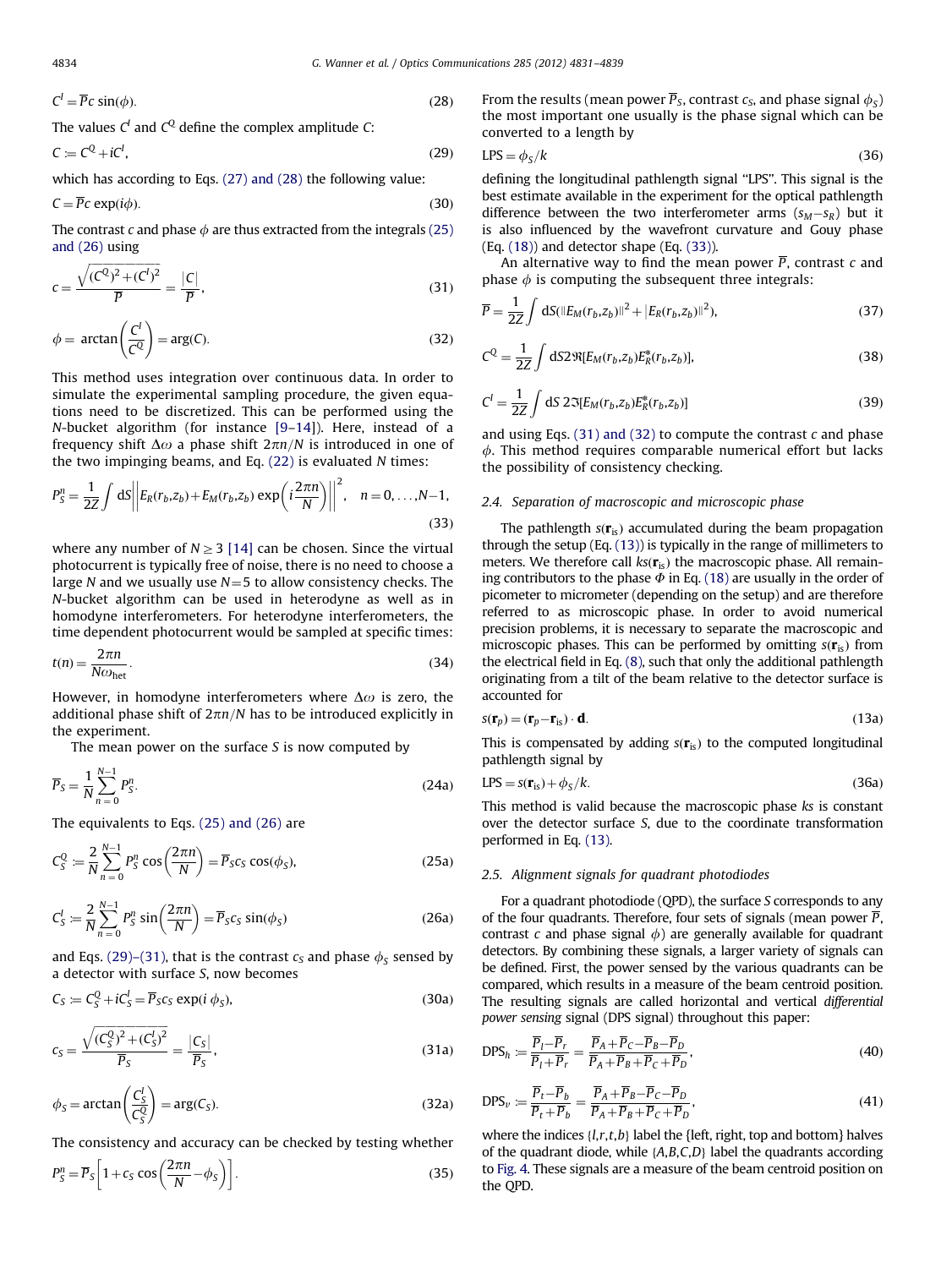<span id="page-4-0"></span>Similar to the definition of the phase signal and the LPS on a single element detector, it is possible to define a longitudinal pathlength signal for a quadrant detector, by combining the four segments. One possibility is to use the argument of the sum of all complex amplitudes:

$$
LPS^{LPF} = \frac{1}{k} \phi^{LPF} := s + \frac{1}{k} \arg(C_A + C_B + C_C + C_D),
$$
 (42)

1

$$
LPS^{LPF} = s + \frac{1}{k} \arctan
$$
  

$$
\left(\frac{c_A \overline{P}_A \sin \phi_A + c_B \overline{P}_B \sin \phi_B + c_C \overline{P}_C \sin \phi_C + c_D \overline{P}_D \sin \phi_D}{c_A \overline{P}_A \cos \phi_A + c_B \overline{P}_B \cos \phi_B + c_C \overline{P}_C \cos \phi_C + c_D \overline{P}_D \cos \phi_D}\right).
$$
 (43)

This procedure to generate an LPS is used for instance in the LISA Pathfinder (LPF) mission [\[6\],](#page-8-0) such that we call it LPS<sup>LPF</sup>. However, this is not the only possibility to define an LPS for a QPD. One could, for example, also directly average the phases of the various quadrants:  $(\phi_A + \phi_B + \phi_C + \phi_D)/4$ , or apply various weighting factors in the averaging. A comparison of the possible definitions is work in progress and will be discussed in a separate paper.

The phase signals of the various quadrants can be compared in a similar way as the mean power for the DPS signal. The resulting signals are the differential wavefront sensing (DWS) signals [\[7,8\]](#page-8-0):

$$
DWS_h = \phi_l - \phi_r,\tag{44}
$$

$$
DWS_v = \phi_t - \phi_b. \tag{45}
$$

These signals are a readout of the wavefront tilt between the two interfering beams and therefore are also a high gain readout of test mass tilts or more generally component rotation in the interferometer. An illustration of the corresponding effect is shown in [Fig. 1](#page-1-0). A comparison between the DPS and DWS signals is listed in Table 1.

Like for the sum phase, the mean phase on the detector halves are generated via the sum of complex amplitudes [\[6,20](#page-8-0)]:

$$
DWS_h^{\text{LPF}} \coloneqq \arg(C_A + C_C) - \arg(C_B + C_D) = \arg\left(\frac{C_A + C_C}{C_B + C_D}\right),\tag{46}
$$



Fig. 4. Labeling of the quadrants of a quadrant photodiode (QPD).

#### $\text{DWS}_{v}^{\text{LPF}} \coloneqq \arg(C_A + C_B) - \arg(C_C + C_D) = \arg\left(\frac{C_A + C_B}{C_B + C_B}\right)$  $C_C + C_D$  $(C+C_2)$  $(47)$

The last term is preferable, because it avoids the discontinuity of the arg() function on the negative real axis. The macroscopic phase does not contribute to the DWS signals, since it is constant over the entire detector surface–and thus equal on the left and right halves of the diode. Finally, the (mean) contrast for a QPD is defined here as

$$
c = \frac{|C_A| + |C_B| + |C_C| + |C_D|}{\overline{P}_A + \overline{P}_B + \overline{P}_C + \overline{P}_D},
$$
\n(48)

which is again an approximation of the sensed contrast of an SEPD which has the same diameter as the QPD.

#### 2.6. Summary and ray tracing

In the previous sections, methods to compute interferometer alignment signals have been described. In order to use these equations, two Gaussian beams need to be traced to the detector surface and the intersection point  $\mathbf{r}_{is}$  between each beam and the detector needs to be computed. The complete list of parameters and the corresponding output is sketched in Fig. 5. In case of a two dimensional interferometer, i.e. all rays are lying in one plane, these parameters can be obtained for instance from OptoCad [\[21\]](#page-8-0) which uses the full equations for reflection and refraction of elliptical Gaussian beams according to [\[22\]](#page-8-0). For full three dimensional interferometers, the authors are not aware of a suitable tool to compute these parameters. The development of such a tool is work in progress and currently exists for circular and simple astigmatic beams. The corresponding methods are implemented in  $C$  and  $C$  $\rightarrow$ libraries which are available on request from the authors.

### 3. Examples

# 3.1. Comparison to experimental results

In the space mission LISA Pathfinder a heterodyne interferometer will be used to sense displacement changes between two free floating test masses which are about 35 cm apart [\[1\].](#page-8-0)



Fig. 5. Parameter input and signal output (LPS, DWS, DPS,  $c$ ) corresponding to the procedures described in [Section 2](#page-1-0) of this paper.

### Table 1

Comparison of the properties of DPS and DWS signals.

| Property                       | <b>DPS</b>                                    | <b>DWS</b>                          |
|--------------------------------|-----------------------------------------------|-------------------------------------|
| Compares                       | Power signals                                 | Phase signals                       |
| Senses                         | Beam centroid shift on OPD                    | Relative wavefront tilt             |
| Reference                      | OPD center                                    | Second beam                         |
| Number of beams needed         | One ore more                                  | At least two                        |
| Tilt readout quality           | Low gain, low precision                       | High gain, high precision           |
| Tilt readout w. imaging optics | $DPS=0 \rightarrow$ no readout possible       | High precision readout              |
| Range                          | Wide (limited by QPD size or other apertures) | Small (limited by loss of contrast) |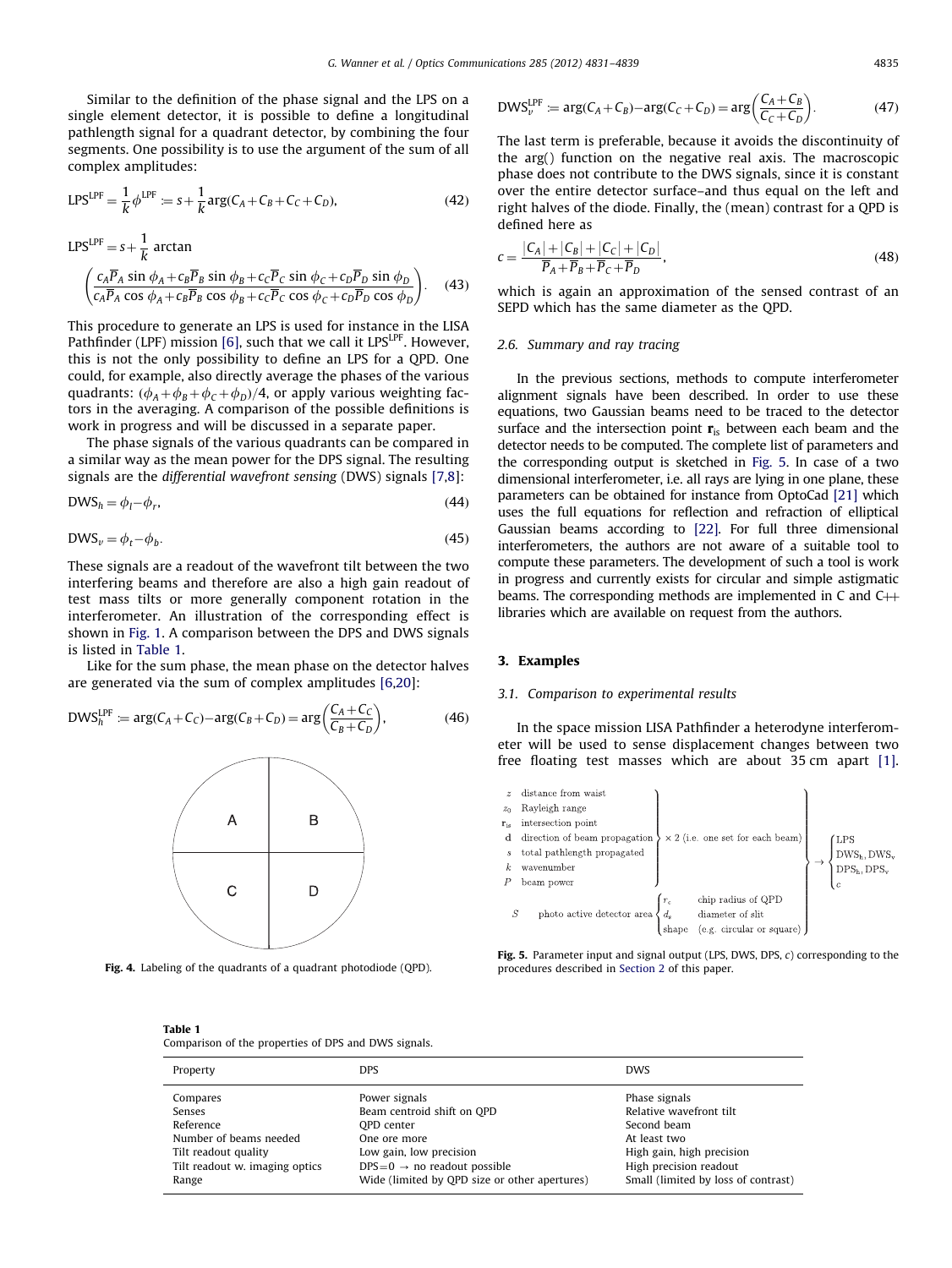<span id="page-5-0"></span>Additionally, another heterodyne interferometer senses the relative displacement of one of the two test masses with respect to the optical bench. Their signals are labeled "12" and "1" respectively. The DWS signals of these interferometers will be used in feedback loops to stabilize the angular jitter of the two test masses. Since the DWS signals are linear in the measurement range, they are typically characterized by coupling factors:

$$
K_{\varphi_i}^{\text{DWS}_j} = \frac{\partial \text{DWS}_j}{\partial \varphi_i},\tag{49}
$$

where  $j$  labels the interferometer (here either "1" or "12") and  $i$ the test mass (either "1" or "2"). These coupling factors were computed with the numerical procedures described in this paper. In parallel, these coupling factors were measured at the University of Glasgow, using the flight model of the LISA Pathfinder optical bench. The resulting values are listed in Table 2. These values show agreement to a high degree, even though the simulation was performed for the nominal optical bench, i.e. without implementation of tolerances during the assembly of the optical bench. In particular, nominal beam parameters were used for the simulation, and deviations of these beam parameters have a strong impact on the resulting coupling factors.

Additional information regarding the settings of the simulation, the LISA Pathfinder interferometry and the stated values are given in [\[23\]](#page-8-0).

## 3.2. Comparison: numerical and analytical DWS signals

In some cases it is possible to compute the DWS response of a system analytically, provided that the beam is small compared to the photoactive surface of the QPD, the slit between the quadrants is negligible, and both the relative angle  $\alpha$  between the incident beams on a QPD and the static beam offset  $x_{0s}$  are small. It is thus possible to compare the DWS signal computed with the procedures described in this paper with an analytically computed DWS signal. A simple system fulfilling the listed requirements is given by two interfering beams that propagate freely to a quadrant detector as sketched in Fig. 6. The specific parameters are listed in Table 3.

The DWS signal to first order is according to [\[24\]](#page-8-0) given by

$$
DWS_{\alpha} = \sqrt{\frac{2}{\pi}} \left( kw_{\text{eff}} \alpha \left( 1 - \frac{z_{\text{tm}}}{R_M} \right) - k \frac{w_{\text{eff}} x_{0s}}{R_M} \right) F(\sigma) + \mathcal{O}(\alpha^2, x_{0s}^2). \tag{50}
$$

#### Table 2

Comparison of measurement values obtained from the University of Glasgow and computed DWS coupling factors for the LISA Pathfinder flight model of the optical bench. Details regarding these values can be found in [\[23\].](#page-8-0)

| Coupling factor                   | Numerical simulation | Measurement |
|-----------------------------------|----------------------|-------------|
| $K_{\varphi_1}^{\text{DWS}_1}$    | 4901                 | 4985        |
| $K_{\varphi_1}^{\text{DWS}_{12}}$ | 4355                 | 4529        |
| $K_{\varphi_2}^{\text{DWS}_{12}}$ | 5619                 | 5155        |



Fig. 6. Sketch of the setup used for Section 3.2.

#### Table 3

Settings for the comparison between numerical and analytical DWS signal described in Section 3.2. The corresponding results are shown in [Fig. 7](#page-6-0).

| Parameter                                                                                                                                                                                                                                                                                                                                                   | Value                                                                                                      |
|-------------------------------------------------------------------------------------------------------------------------------------------------------------------------------------------------------------------------------------------------------------------------------------------------------------------------------------------------------------|------------------------------------------------------------------------------------------------------------|
| Wavelength $\lambda$<br>Beam displacement $x_{0s}$ at zero beam angle<br>Waist radius $w_M$ of measurement beam<br>Waist radius $w_R$ of reference beam<br>Distance $z_{tm}$ between pivot<br>(point of beam definition) and QPD<br>Radius $r_c$ of the photoactive surface of the QPD<br>Diameter $d_s$ of the slit separating<br>the quadrants of the QPD | 1064 nm<br>0<br>$0.2$ mm or $0.5$ mm<br>$0.2 \text{ mm}$<br>$20 \text{ mm}$<br>$5 \text{ mm}$<br>$0 \mu m$ |
| <b>OPD</b> shape                                                                                                                                                                                                                                                                                                                                            | Circular                                                                                                   |

Here,  $w_{\text{eff}}$  is the effective beam radius on the photodiode

$$
\frac{2}{w_{\text{eff}}^2} = \frac{1}{w_M^2} + \frac{1}{w_R^2},\tag{51}
$$

which depends on the spot sizes of the measurement beam  $w_M$ and reference beam  $w_R$ . The variables F and  $\sigma$  depend on the relative wavefront curvature and the effective waist:

$$
F(\sigma) = \frac{1}{\sqrt{2}} \sqrt{\frac{1 + \sqrt{1 + \sigma^2}}{1 + \sigma^2}}, \quad \sigma = \frac{k w_{\text{eff}}^2}{4R_{\text{rel}}}.
$$
 (52)

The relative wavefront curvature  $R_{rel}$  is defined as

$$
\frac{1}{R_{\rm rel}} = \frac{1}{R_R} - \frac{1}{R_M},\tag{53}
$$

where  $R_M$  and  $R_R$  are radii or curvature of the measurement and reference beam at the photodiode surface. Finally, the static lateral beam displacement  $x_{0s}$  describes the beam displacement for  $\alpha = 0$  and the distance  $z<sub>tm</sub>$  specifies the distance between the adjustable mirror and the interference plane.

Result. The resulting DWS signals, computed both numerically and analytically are shown in [Fig. 7](#page-6-0). For small beam angles, the numerical and analytical procedures generate identical results. This is regarded as a validation of the procedures described in this paper. For large beam angles, the numerical data deviate from the analytical result. This is understandable, since the analytical equation (Eq. (50)) is linearized, in contrast to the numerical procedure. The numerical results are therefore assumed to be more accurate than the analytical result.

# 3.3. Comparison: numerical and analytical DPS signals

The DPS signal as defined in this paper can be computed analytically for a wide set of systems. This results from the definition of the DPS signals via the time averaged power on the various quadrants without any effects of the interference. Therefore, the DPS signal is computed analytically via

$$
\overline{P}_S = \int dS \overline{I} = \int dS (A_M^2 + A_R^2), \qquad (54)
$$

where  $A_R$  and  $A_M$  are the amplitudes given in Eq. (17) of the measurement and reference beam. It is then assumed that the reference beam is centered on the QPD while the measurement beam moves. For instance, the measurement beam is shifted by  $x_0$ in the horizontal x-direction and has an incident angle of  $\alpha$ . The coordinate transformation of Eqs. (10) and (11) inserted in Eq. (4) is then

$$
r_M^2 \to (x - x_0)^2 \cos^2(\alpha) + y^2,\tag{55}
$$

$$
r_R^2 \to x^2 + y^2. \tag{56}
$$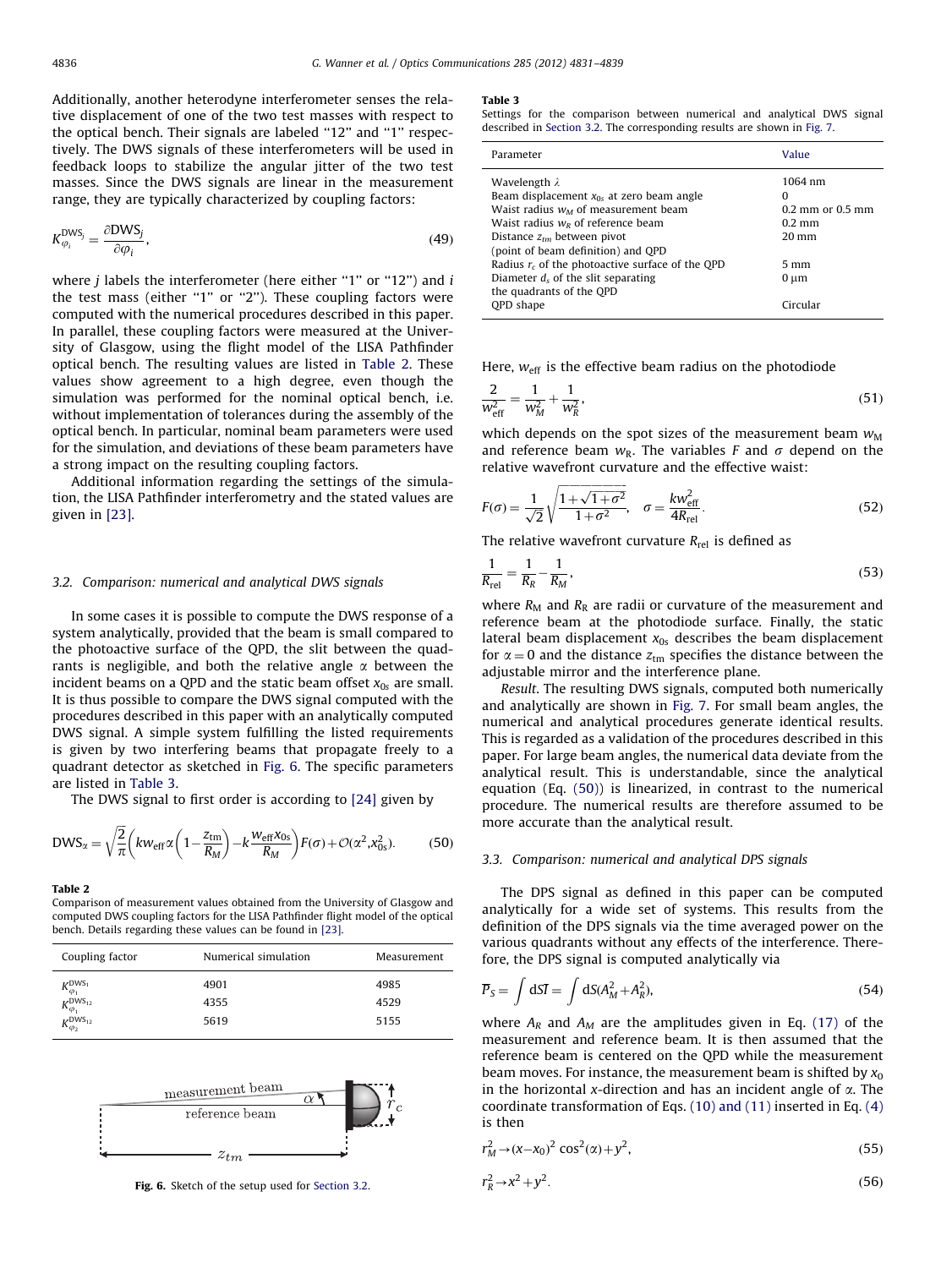<span id="page-6-0"></span>

Fig. 7. Comparison of the DWS computed numerically to the methods described in this paper with the linearized analytical result computed with Eq. (50) (cf. [\[24\]\)](#page-8-0). For small angles, the numerical and analytical results agree perfectly. For large angles and low contrast the linearized analytical method is not valid.



Fig. 8. DPS signals generated analytically and numerically using a hypothetical QPD with infinite radius and no slits (a) or a finite QPD with slits (b). In (a), only one beam was scanned over the surface of the QPD. In (b), the reference beam was centered on the QPD, while the measurement beam was scanned over the QPD surface. The settings used to generate these results are listed in Table 4. For the analytical curves, Eqs. (57) and (58) were used, the incident angle  $\alpha$  was set to zero.

The most simple system is a single beam incident on an infinitely large QPD without slits. In this case, the DPS signal is given by a simple error function:

$$
DPSone-beam(r_c \to \infty, d_S \to 0) = -erf\left(\frac{x_0\sqrt{2}|\cos(\alpha)|}{w}\right)
$$
 (57)

Fig. 8(a) shows a comparison between this analytical DPS result and the corresponding numerical result, generated with the procedures described in this paper. This figure shows an agreement to a very high degree, even though the curves were generated either numerically using the procedures described in [Section 2](#page-1-0) thereby including the mixed term  $2\Re(E_M E_R^*)$  or analytically neglecting this mixed term. The settings used for this simple example are listed in the second column of Table 4. This comparison can also be performed for a more complicated case, with two incident beams and a finite QPD with slits. In this case, the analytical expression for the DPS signal is then given by Eq. (58), where the incident angle  $\alpha$  is set to zero to allow clearer arrangement.

# Table 4

Settings for the results plotted in Fig. 8. In the system used in Fig. 8(a), only one beam was used and a reference beam was thus not defined (n.d.). In this example, the QPD size was set to infinity to generate the analytical curve (cf. Eq. (57)), for the numerical result, a finite QPD with 10 mm radius was used. However, this is sufficiently large to generate a perfect agreement in the given range, as shown in Eq. (57).

| Parameter                                   | Settings for<br>Fig. $8(a)$ | Settings for<br>Fig. $8(b)$ |
|---------------------------------------------|-----------------------------|-----------------------------|
| Wavelength $\lambda$                        | 1064 nm                     | 1064 nm                     |
| Measurement beam waist radius               | $0.3 \text{ mm}$            | $0.3$ mm                    |
| Reference beam waist radius                 | n.d.                        | $0.3$ mm                    |
| Location of the pivot                       | $z=0$ mm                    | $z=0$ mm                    |
| Location of measurement beam waist          | $z_M = 0.5$ m               | $z_M = 0.5$ m               |
| Location of reference beam waist            | n.d.                        | $z_R = 0.5$ m               |
| Location of the QPD                         | $z = 0.5$ m                 | $z = 0.5$ m                 |
| Radius $r_c$ of the QPD photoactive surface | $10 \text{ mm}$             | $1 \text{ mm}$              |
| OPD slit diameter $d_s$                     | $0 \mu m$                   | $20 \mu m$                  |
| <b>OPD</b> shape                            | Square                      | Square                      |

A comparison for such a more typical system is shown in Fig. 8(b), the settings are listed in Table 4. The analytical and numerical methods generate again perfect agreement.

$$
-\frac{\left(\text{erf}\left[\frac{d_S}{\sqrt{2}wz1}\right]-\text{erf}\left[\frac{\sqrt{2}r_c}{wz1}\right]\right)\left(\text{erf}\left[\frac{d_S-2x_0}{\sqrt{2}wz1}\right]-\text{erf}\left[\frac{d_S+2x_0}{\sqrt{2}wz1}\right]+\text{erf}\left[\frac{\sqrt{2}(x_0-r_c)}{wz1}\right]+\text{erf}\left[\frac{\sqrt{2}(x_0+r_c)}{wz1}\right]\right)}{\left(\text{erf}\left[\frac{d_S}{\sqrt{2}wz1}\right]-\text{erf}\left[\frac{\sqrt{2}r_c}{wz1}\right]\right)\left(\text{erf}\left[\frac{d_S-2x_0}{\sqrt{2}wz1}\right]+\text{erf}\left[\frac{d_S+2x_0}{\sqrt{2}wz1}\right]+\text{erf}\left[\frac{\sqrt{2}(x_0-r_c)}{wz1}\right]-\text{erf}\left[\frac{\sqrt{2}(x_0+r_c)}{wz1}\right]\right)+2\left(\text{erf}\left[\frac{d_S}{\sqrt{2}wz2}\right]-\text{erf}\left[\frac{\sqrt{2}r_c}{wz2}\right]\right)\right)}\tag{58}
$$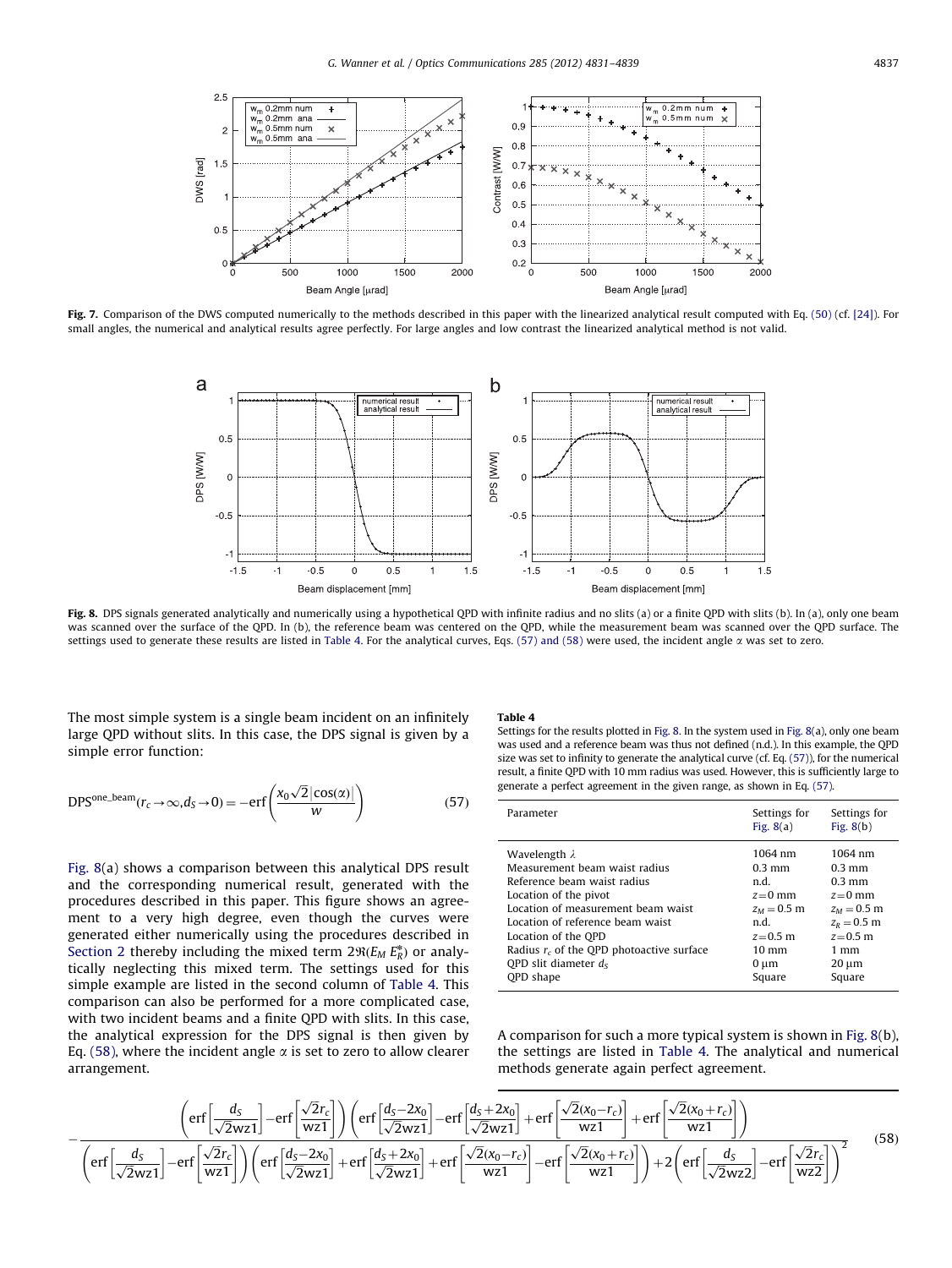<span id="page-7-0"></span>

Fig. 9. Gaussian beams and their wavefronts in a system with zero LPS and DWS response. The dotted circle indicates the sphere which represents locally at  $z = z_0$ the wavefront of both the nominal (gray, on axis) and the tilted (light gray, off axis) beam. A QPD at this location does not sense an LPS or DWS response to the shown beam tilt.

#### Table 5

Settings for the comparison between numerical and analytical DWS signal described in [Section 3.2.](#page-5-0) The corresponding results are shown in [Fig. 7](#page-6-0).

| Parameter                                                 | Values for Section<br>3.4 |
|-----------------------------------------------------------|---------------------------|
| Wavelength $\lambda$                                      | 1064 nm                   |
| Beam displacement $x_{0s}$ at zero beam angle             | 0                         |
| Rayleigh range $z_0$ of both beams                        | $250 \,\mathrm{mm}$       |
| Location of the pivot                                     | $z = -z_0 = -250$ mm      |
| Location of both waists (for zero beam angle)             | $z=0$ mm                  |
| Location of the OPD                                       | $z = +z_0 = 250$ mm       |
| Radius $r_c$ of the photoactive surface of the QPD        | $1 \text{ mm}$            |
| Diameter $ds$ of the slit separating the quadrants of the | $20 \mu m$                |
| <b>OPD</b>                                                |                           |
| <b>OPD</b> shape                                          | Square                    |



# 3.4. A system with zero LPS and DWS response

The phasefront of a Gaussian beam can locally be approximated by a section of a sphere which is defined by its center and radius of curvature. If the pivot of a tilting beam coincides with the center of this sphere, the beam rotation maps a spherical phasefront upon itself (cf. Fig. 9). In that case, the beam tilt will not cause a phase shift on any quadrant of the QPD. Thus, the phase signal and the DWS signal should not sense the rotation. Such a system is given by setting the distance between pivot (test mass) and QPD as twice the Rayleigh range. The beam waist is centered between test mass and QPD. The resulting signals for the settings listed in Table 5 are shown in Fig. 10. The longitudinal pathlength signal (LPS) and DWS signal show indeed a negligible response in the order of femtometers and nanoradians.

It has therefore been shown for this example, that the numerical procedures described in this paper generate an LPS and DWS response that agrees with intuitive expectations.

# 4. Conclusions

This paper describes the methods to predict the interferometer alignment signals LPS, DWS, DPS and the contrast. The simulations include tracing Gaussian beams through typical optical setups consisting of mirrors, beam splitters and lenses up to a detector. On the detector surface, the photocurrent is generated while taking into account the finite detector size and possibly slits (like in a quadrant photodiode). Once the photocurrent is generated, the same phase demodulation procedure can be used as in a corresponding experiment. Finally, methods to define alignment signals were presented. For examples, a comparison was presented to experimental results, as far as possible analytical results and intuitively clear results. All comparisons showed good agreement.

The methods and functions described in this paper are collected in both  $C$ - and  $C$ ++-libraries called "IfoCad" which act as



Fig. 10. Signals for the system described in Section 3.4.